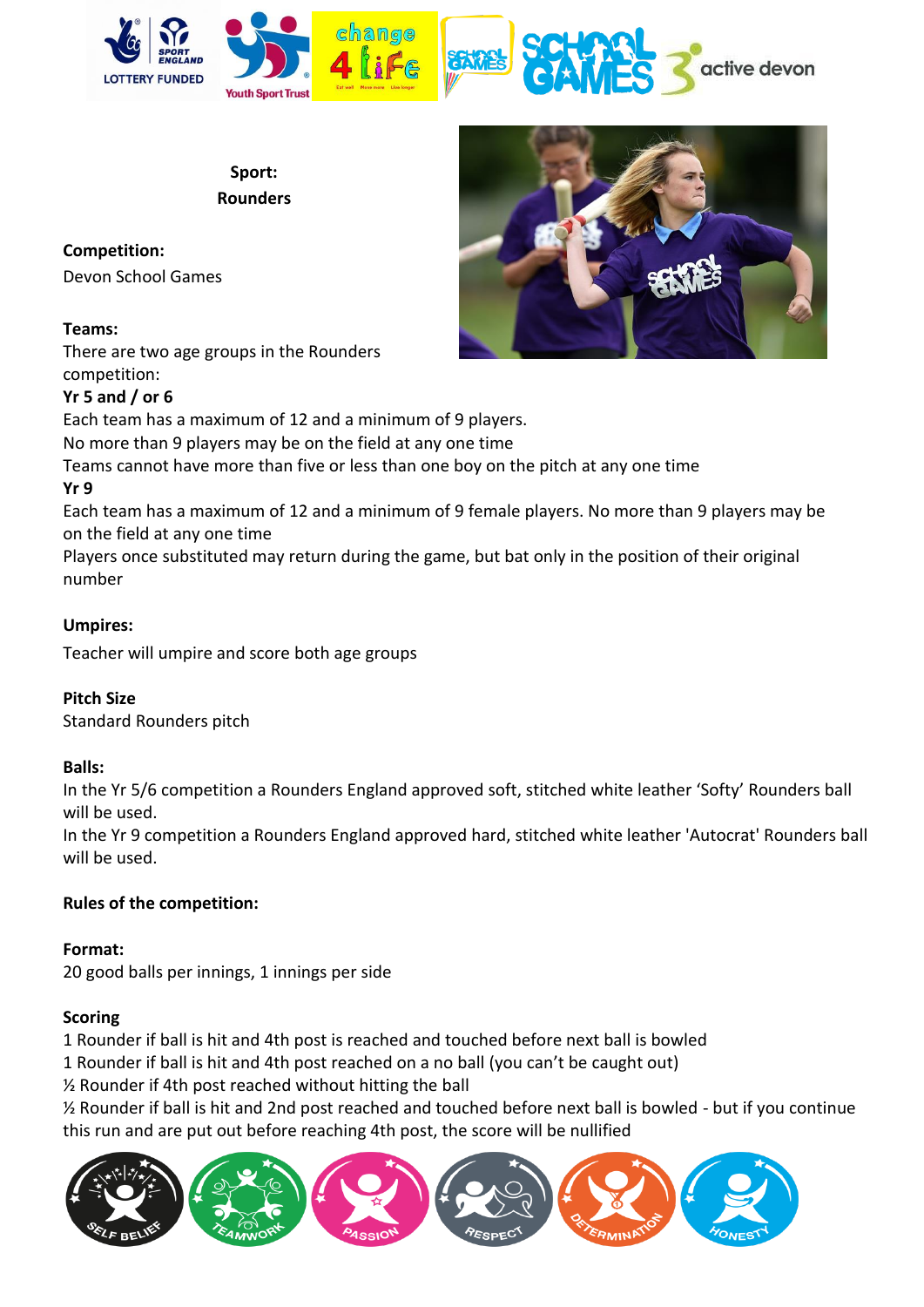

Penalty ½ Rounder for an obstruction by a fielder

Penalty ½ rounder for 2 consecutive no balls to same batter

1 Rounder for a backward hit if 4th post reached (you stay at 1st while ball is in the backward area) The team with the highest number of Rounders wins

### **Running around the track**

If you stop at a post you must keep contact with the post, with hand or bat. If you don't the fielding side can stump the following post to put you out

You can run on to a post even if it has been previously stumped (you don't score if the post immediately ahead has been stumped)

When the bowler has the ball in his square you cannot move on, but if you are between posts you can carry on to the next

You cannot have two batters at a post. The Umpire will ask the first to run on when the second one makes contact

At a post you do not have to move on for every ball bowled

Once in contact with the post, you may turn the corner over the 2 metre line. If you turn the corner during a run and there is no contact with the post you will be deemed to have turned the corner and must run on.

### **Out when**

Caught

Foot over front/back line of batting square before hitting or missing a good ball Running inside post (unless obstructed) The post you are running to is stumped You lose contact with post during bowlers action when he has possession in the square You overtake You obstruct (you have right of way on track only) Deliberately throw bat

### **Batter**

Wait in the backward area well away from 4th post If out, wait in the backward area well away from 1st post You will have one good ball bowled to you Batter can use 2 hands No ball if: Not smooth underarm action Ball is above head - below knee Ball bounces on way to you Is wide or straight at body The bowlers foot is outside the square during the bowling action o You can take or run on a no ball, but once you reach 1st post you cannot return. You cannot be caught out and you score in the normal way

**Notes:**

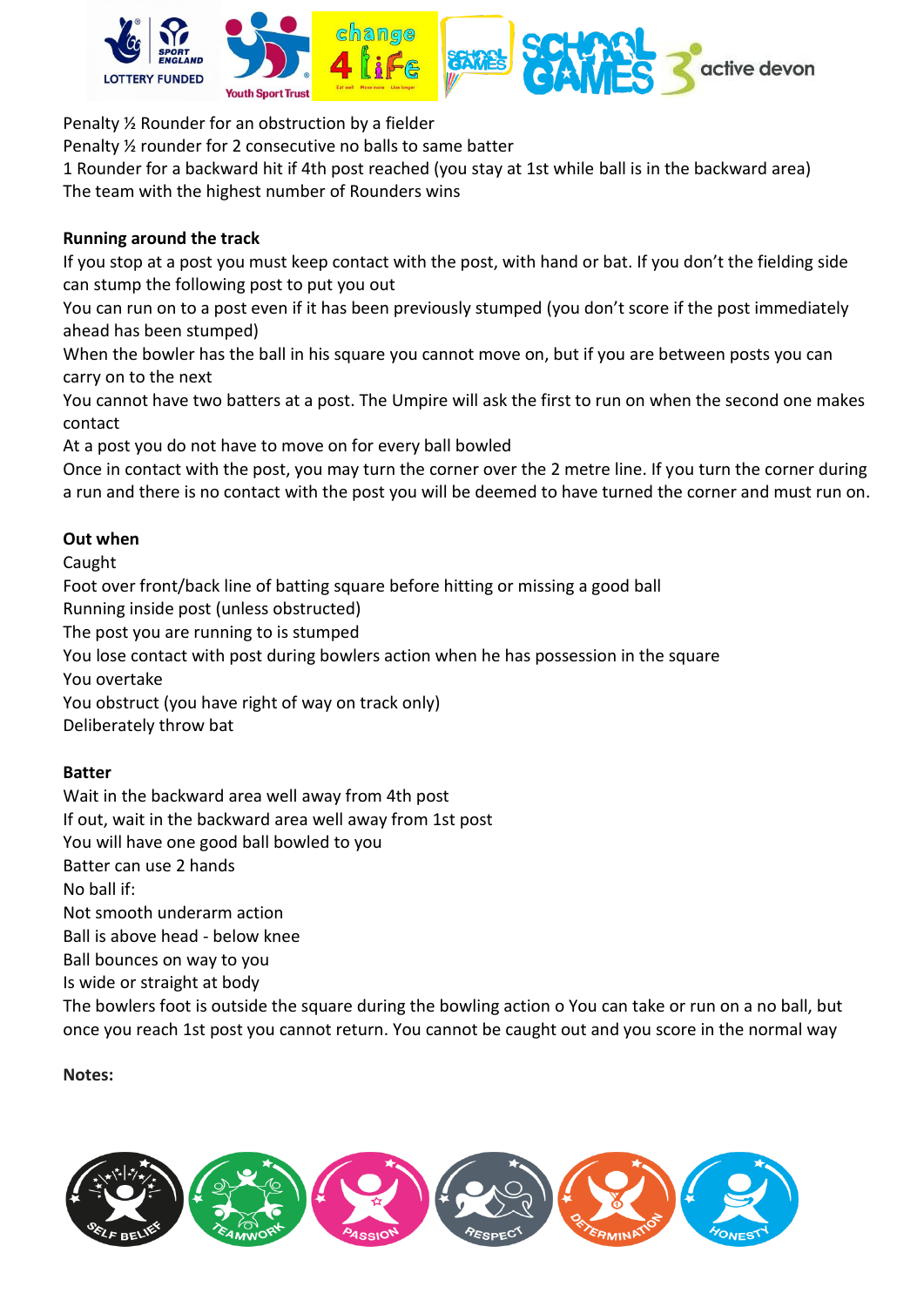

It is clearly written in the rules but some may not be interpreted consistently in different areas/competitions.